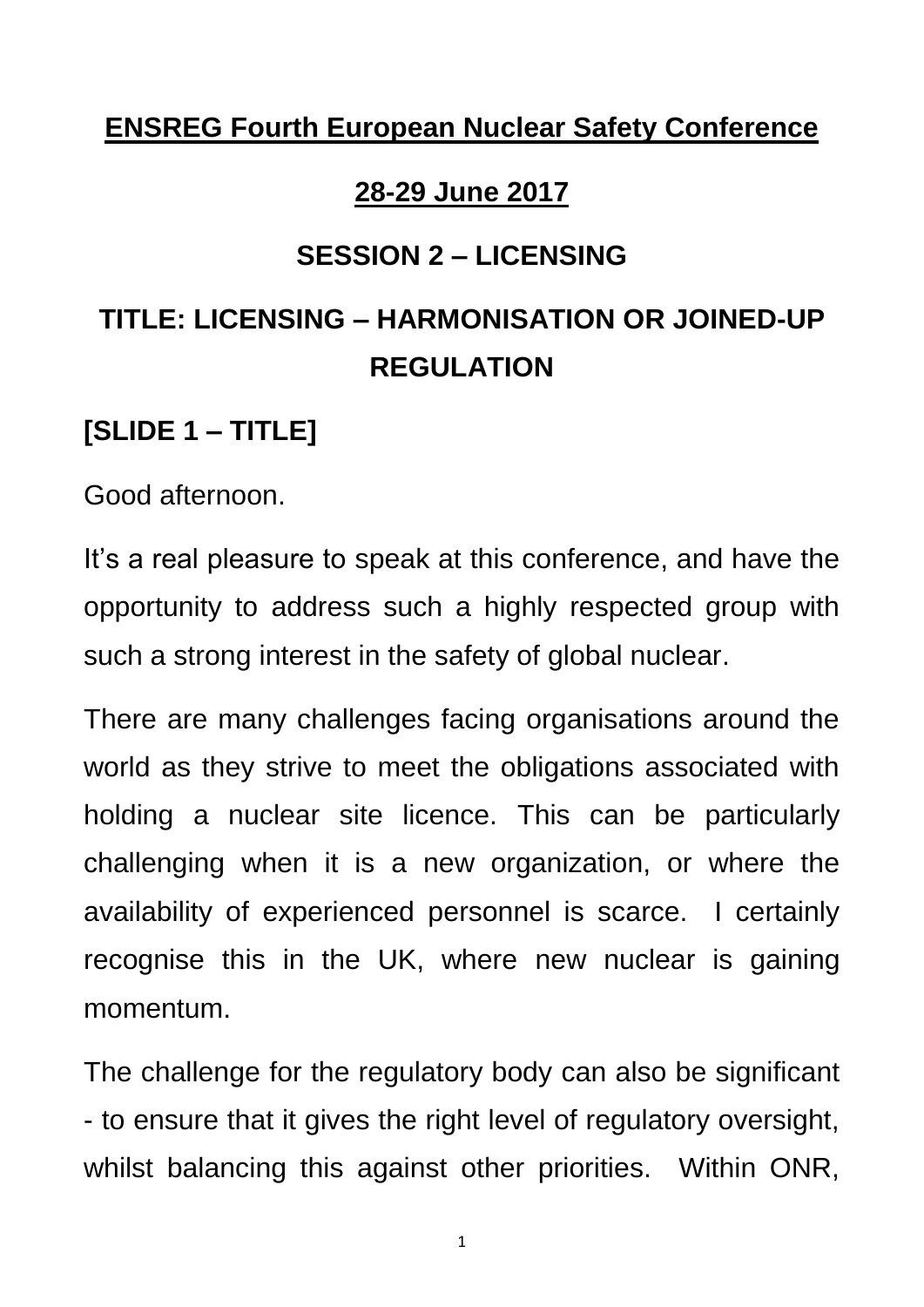this is particularly challenging as we continue to strive to develop and deploy resources to ensure delivery of effective, prioritised, targeted and proportionate regulation across all of our regulatory activities.

I am sure these challenges are familiar to you all.

Of course, we already co-operate and work together as an international group of regulators, but are we sufficiently joined-up – and what would the public expect us to do?

It is vital that our regulation is effective and that we deliver against our safety and security duties, but also we must be efficient, recognising the global nature of nuclear.

So - can we do more collectively to share the work we do? and can we be more joined-up? - to the benefit of regulators, regulated and society.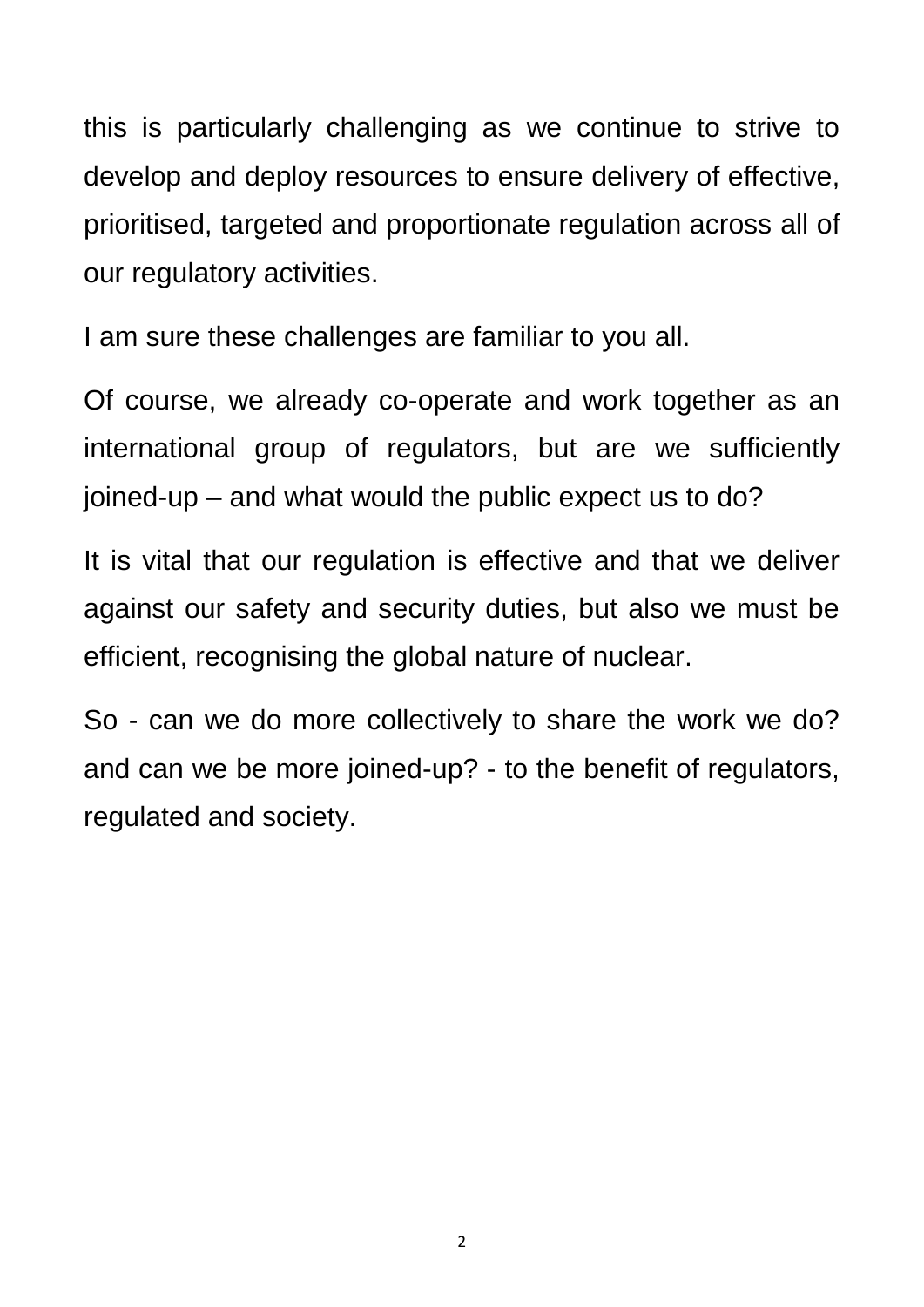# **[SLIDE 2 – GLOBAL NUCLEAR INDUSTRY – NATIONAL REGULATION]**

The current UK nuclear landscape is undoubtedly moving fast.

And the key message from the UK Government is confidence in the "nuclear renaissance" – certainty confirmed through the recent decision to proceed with EPR construction at Hinkley C. This is of course the first nuclear power station to be built for 30 years in the UK.

This renaissance does place an increasing emphasis on the importance of regulatory processes, including licensing.

The safety of UK nuclear installations is secured primarily through the nuclear site licence and the conditions attached to it. In law, a nuclear site licence must be sought and granted before a reactor unit can be installed or operated in a defined location.

Globally at least 60 reactors are currently under construction – and more are planned. Of course most countries have a licensing regime in place as part of their national nuclear regulatory framework.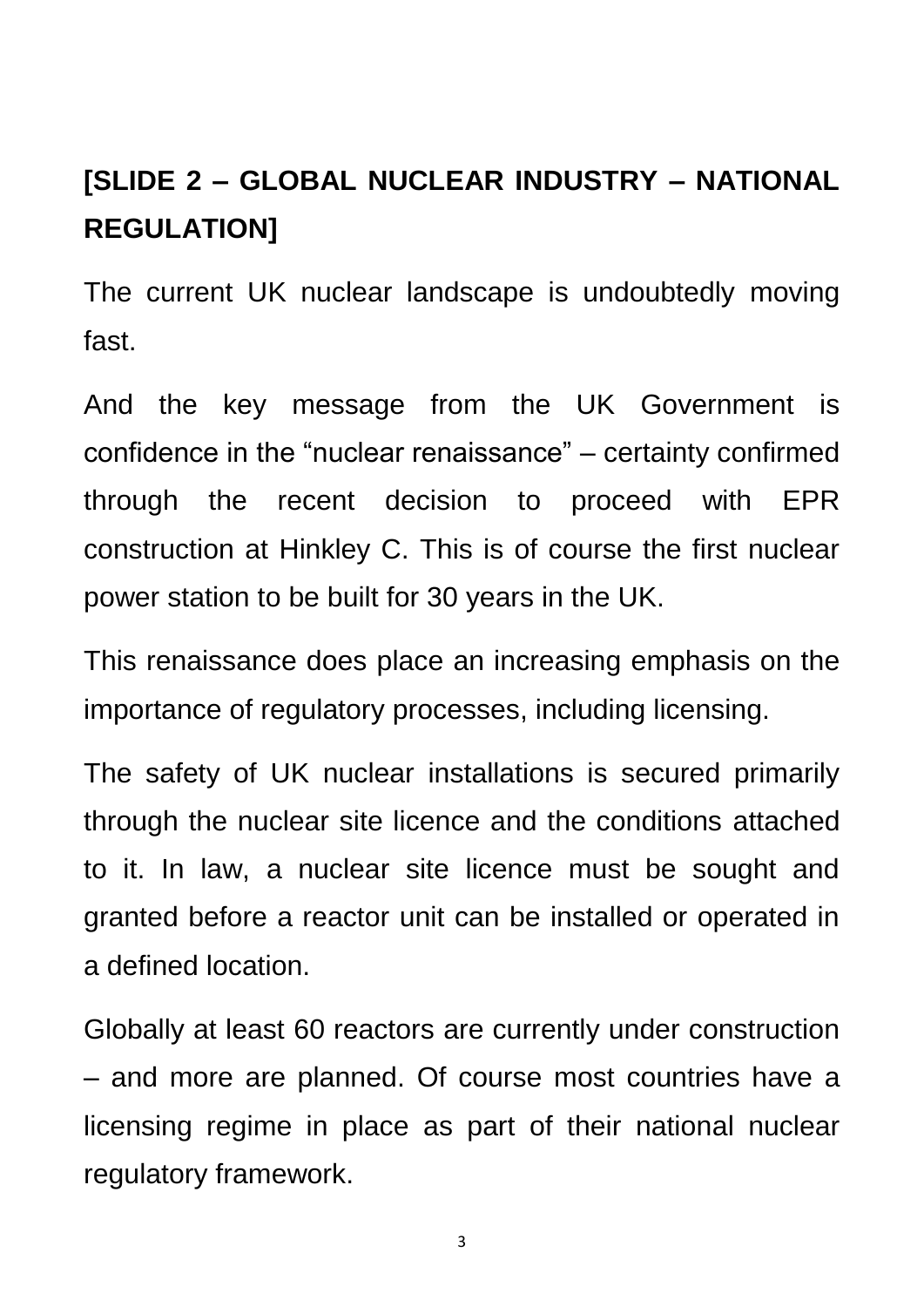At the top level, I see a global nuclear industry, a global supply chain – and sovereign, or national, regulation.

There appears a mismatch, a dichotomy, or a disconnect between global industry and national regulation that to some degree seems at the heart of our session today.

Of course, the strong imperative to maintain national regulatory decision making on nuclear matters is understandable given the ultimate potential consequences should a serious accident occur. Nevertheless, different licensing processes, approaches, and design assessment across member states has possible safety and economic consequences.

To date we have undoubtedly taken important steps to harmonise and share to our mutual benefit, but can we push harder and do more? Do we really believe that there are significant and insurmountable differences in standards of safety and security for reactors operating across Europe?

I feel there are real opportunities to harmonise our licensing processes, further join-up our regulatory assessments and take assurance from each other's regulatory outputs.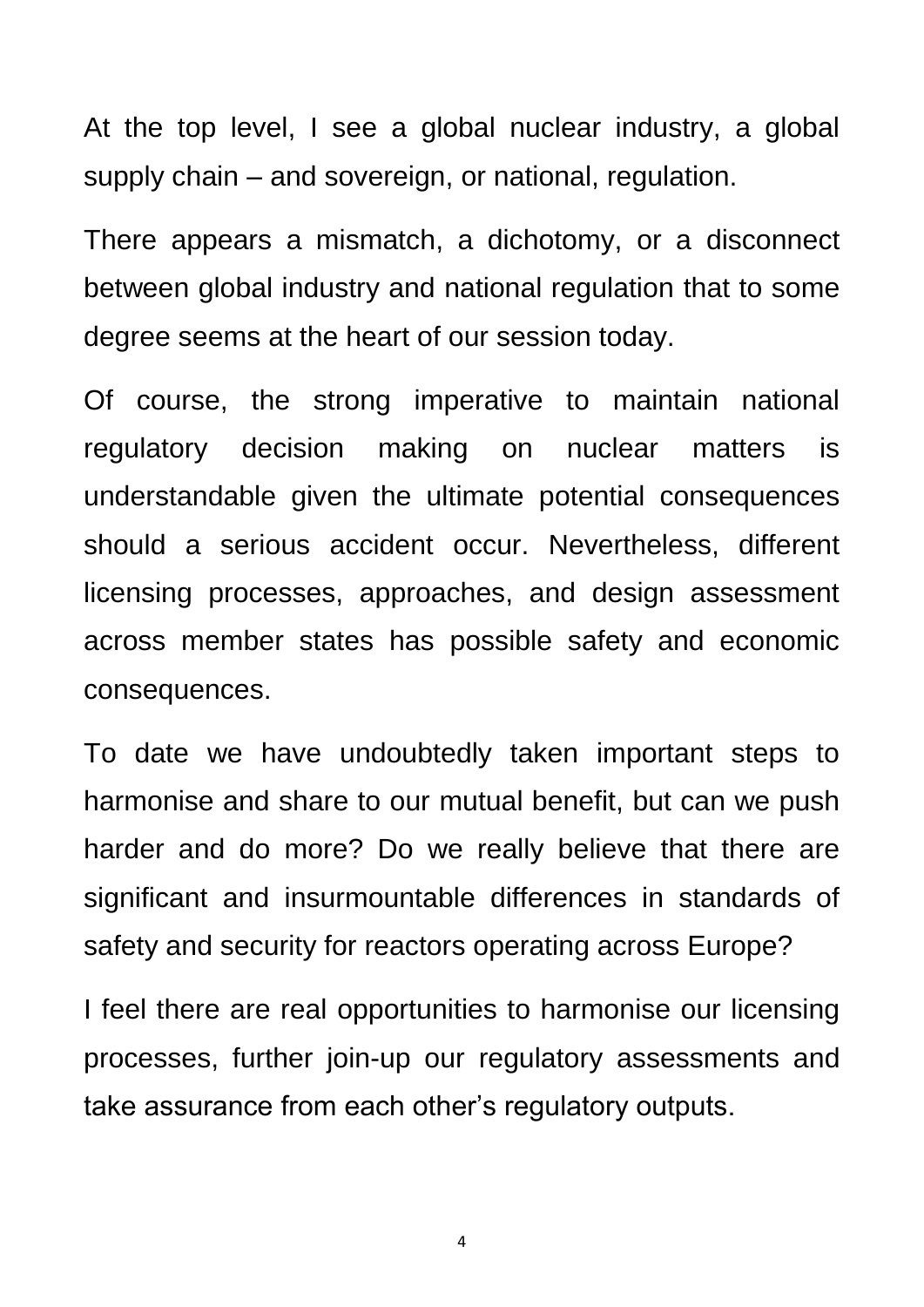## **[SLIDE 3 – HINKLEY POINT C CONSTRUCTION]**

I have included this slide just to illustrate that construction has begun in earnest at Hinkley Point – with pour of first nuclear concrete in March this year, following our grant of consent.

## **[SLIDE 4 - WHY SHOULD WE BE MORE JOINED-UP?]**

So – why should we be more joined-up?

As nuclear regulators, there are great expectations of us and we can be faced with great cynicism on all sides - from the public, press, politicians, NGOs and the hard pressed regulated. Public confidence in nuclear is critical – so what would the public expect of us?

Nuclear is undoubtedly an important low carbon energy supply  $-$  vital for society  $-$  and as regulators we to a large degree provide a service - permitting, or allowing, the generation of electricity for the benefit of society.

I see therefore that joined-up approaches have significant potential to enhance our efficiency, help to underpin public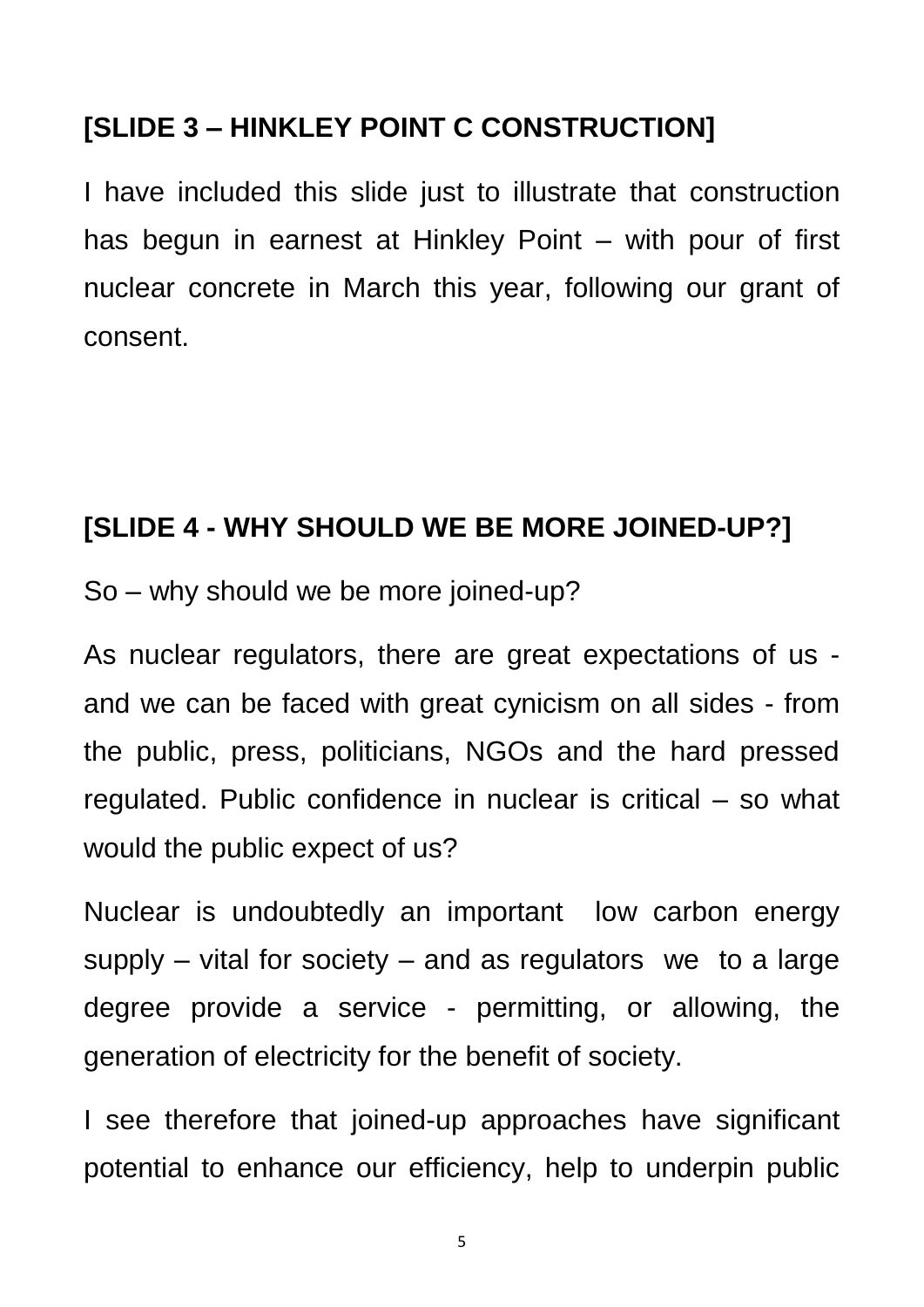confidence, and avoid unnecessary regulatory burden given that the cost competitiveness of the sector cannot be ignored.

Regulation of new nuclear build is a significant commitment for a national regulatory body. It typically takes years to conclude and involves a significant number of experienced, and competent resources. As a result, it is also costly to deliver.

Regulatory approaches to licensing differ across Member States - and it would seem that there is scope to examine these, to see if there is an opportunity to reduce licensing risk - making the outcome of the licensing process more predictable and controlling costs to the mutual benefit of new build developers and regulators.

Furthermore, pre-licensing of a design, or a site, is seen as an important feature of a regulatory system, reducing the risk of licensing and making the outcome of the licensing process more certain.

In the UK, assessment of reactor designs proposed for construction was introduced on a generic basis – the Generic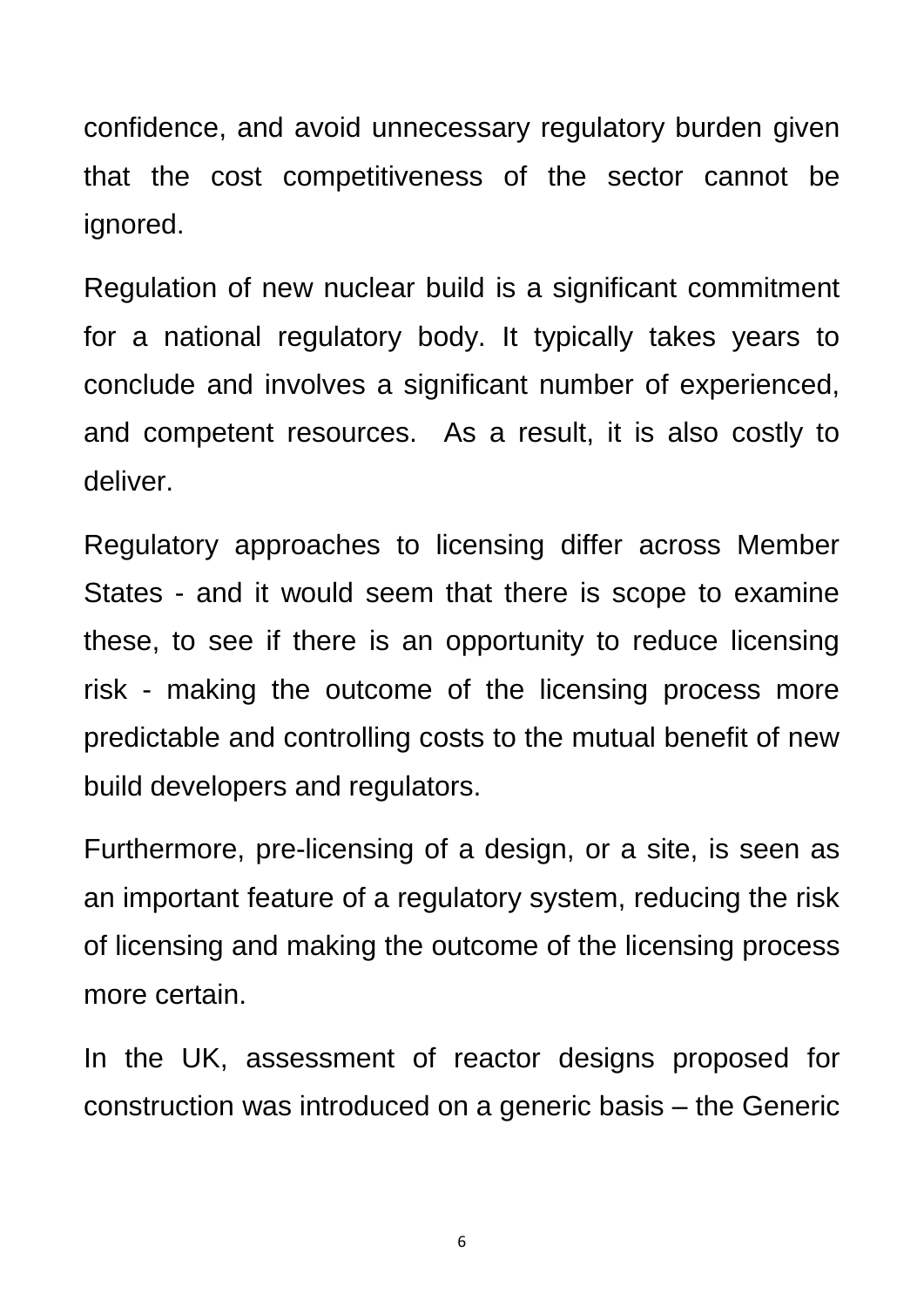Design Assessment - in advance of any site specific proposals with this de-risking aim in mind.

We have extensive experience amongst Member States, but are we prepared to take further steps to maximise use of it. The drivers for closer working are there and I suggest that we cannot afford to be complacent; we need to be progressive, confident, and agile to address the challenges that we collectively face.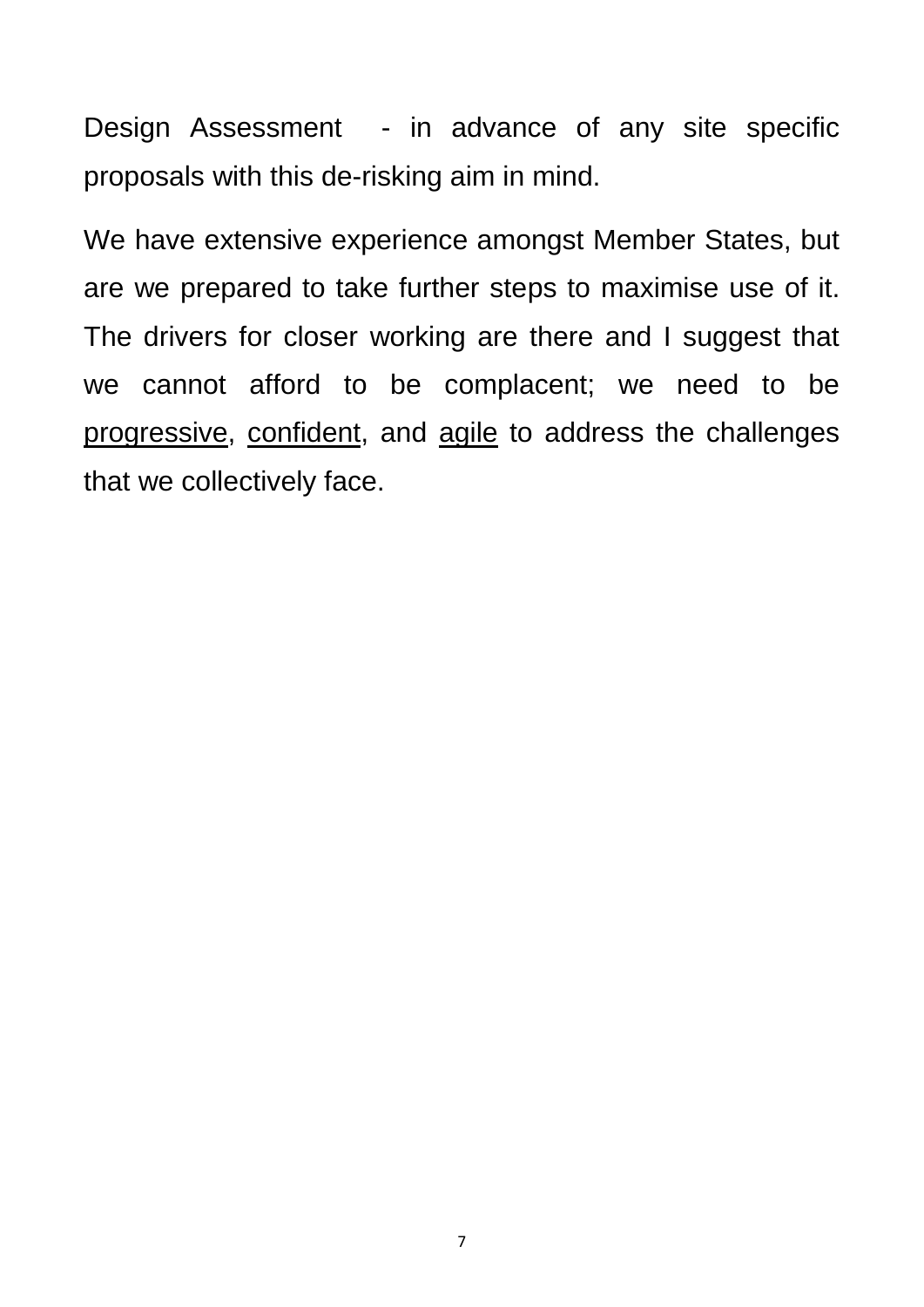## **[SLIDE 5 – REGULATORS WORKING TOGETHER]**

There are a number of good examples where ONR has, and does, work very effectively with other statutory regulators in the UK – and I'm sure you will have your examples too.

Our Generic Design Assessment is a joined-up assessment with the UK's Environment Agency undertaken by a colocated team that is closely co-ordinated through a joint programme office. We share assessment effort and have achieved a consistent regulatory position and we have moved to minimise the duty holder burden.

Ultimately separate, but co-ordinated, regulatory decisions are taken based on common understanding, in accordance with our statutory obligations - ONR issues a

Design Acceptance Confirmation (DAC), and

The EA issues a Statement of Design Acceptability (SODA).

The approach has been well received and successful.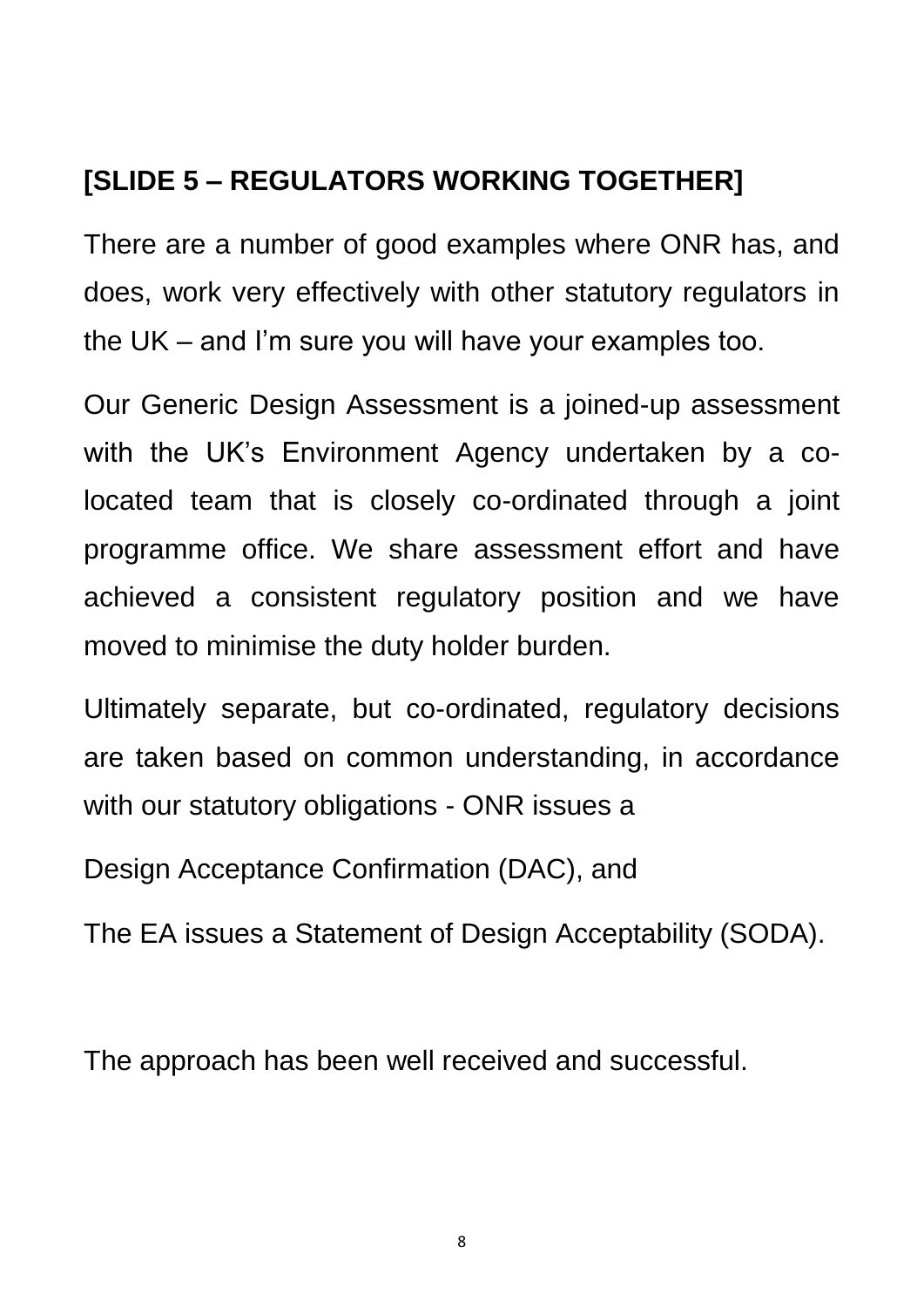We also have a mature joined-up regulatory approach with the UK's Defence Nuclear Safety Regulator. We co-ordinate and share inspection plans, conduct joint inspections and take assurance from their assessment conclusions where competence is with them. Our arrangements provide for an efficient regulatory approach, maximising use of scarce specialist resource, and are underpinned by formal arrangements or Letters of Understanding.

There would appear to be a number of perceptions in relation to how we as statutory regulators, from different nation states, work together to regulate the safety of nuclear plant. I don't believe there are significant and insurmountable differences in standards of safety and security for reactors operating in Europe. We must therefore be prepared to take credit for assurances provided by other recognised regulators. Surely, this way of working could bring about a number of efficiencies that could benefit us all.

Collectively through interactions such as this, various working level groups, international committees, development of IAEA standards and guidance, there are significant areas of commonality in national regulatory approach - and a major area of international agreement on safety expectation.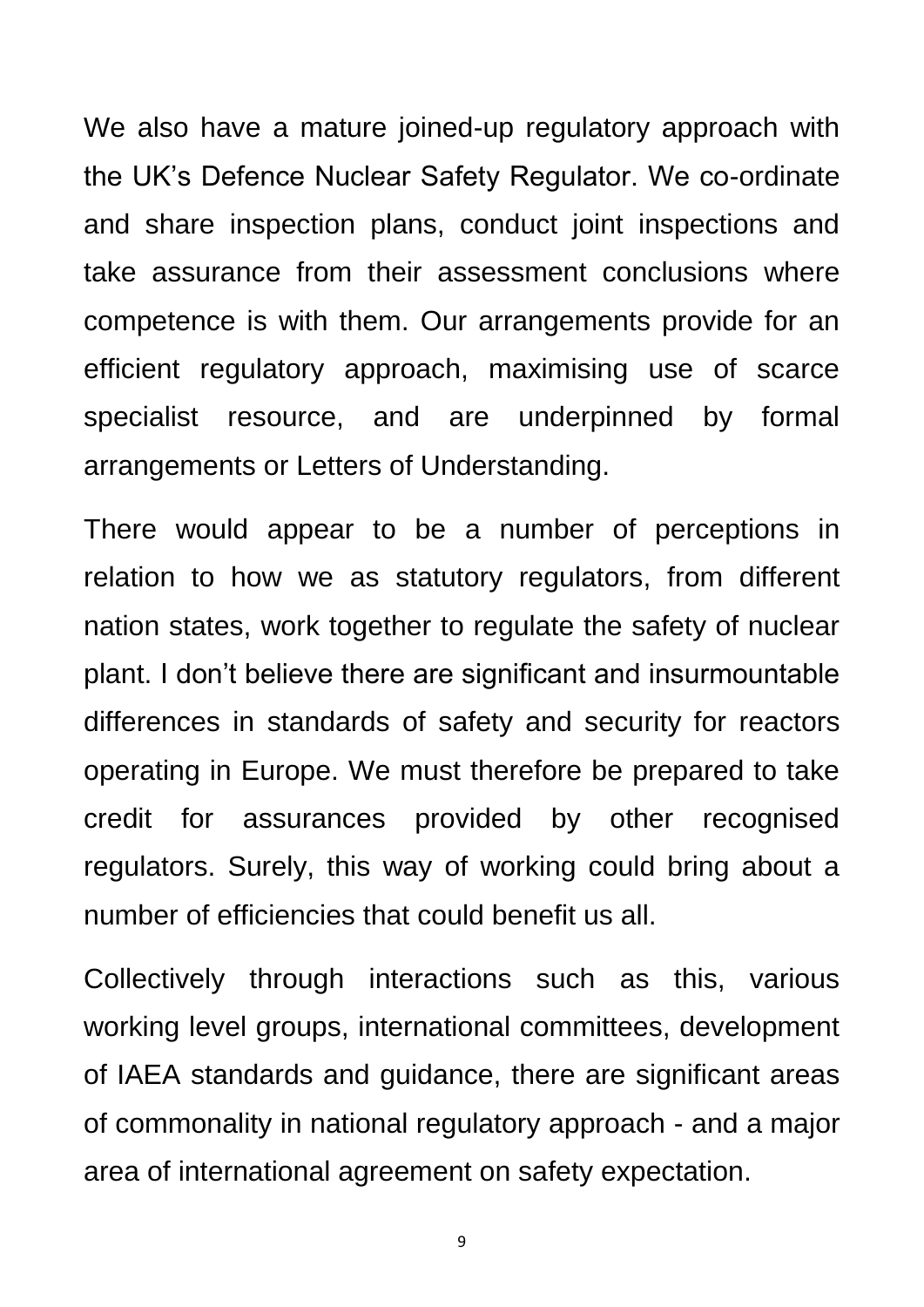Recent international co-operation in the new reactor design area has been really effective across numerous member states and realised improvements in safety and security as a result. The work of the Multinational Design Evaluation Programme, including the various sub-groups, has proved to be of great value to ONR and I'm sure all regulatory bodies involved.

Nevertheless, if we really are to make the most out of these shared expectations, we may need to capture formally the areas where there is agreement, and document the fact that we are relying on the work of others. This will be a challenge, but I believe the benefits could be significant.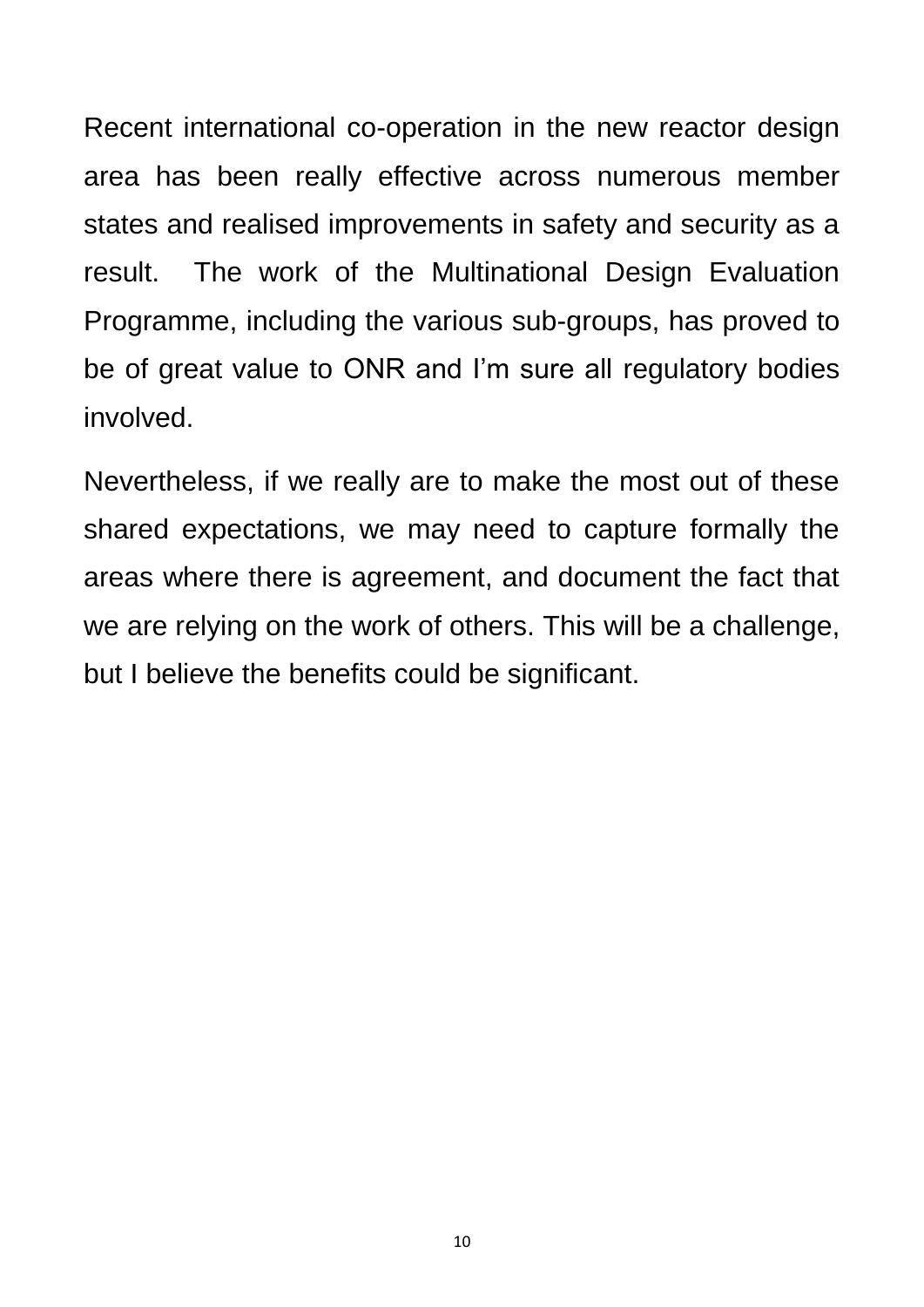## **[SLIDE 6 – ENABLING APPROACH]**

As a sovereign regulator, ONR is legally empowered to hold industry to account on behalf of the public.

However, we recognise that some issues cannot be tackled in isolation and we believe that a constructive, joined-up working approach - with licensees and other stakeholders that focuses on agreed safety and security outcomes can be highly beneficial. We have taken this 'Enabling Approach' to long-standing problems, such as the remediation of very hazardous legacy nuclear facilities at Sellafield, with considerable success. The slide gives some of the key characteristics of the approach.

At ONR we are seeking to implement this approach across all of our regulatory activities – with the intent to consistently use practices and behaviours that have been proven to deliver successful safety and security outcomes. There are particular benefits to be gained in constructive early engagement between prospective new licensees and regulators – for example to ensure clarity about the requirements needed in terms of organisational capability -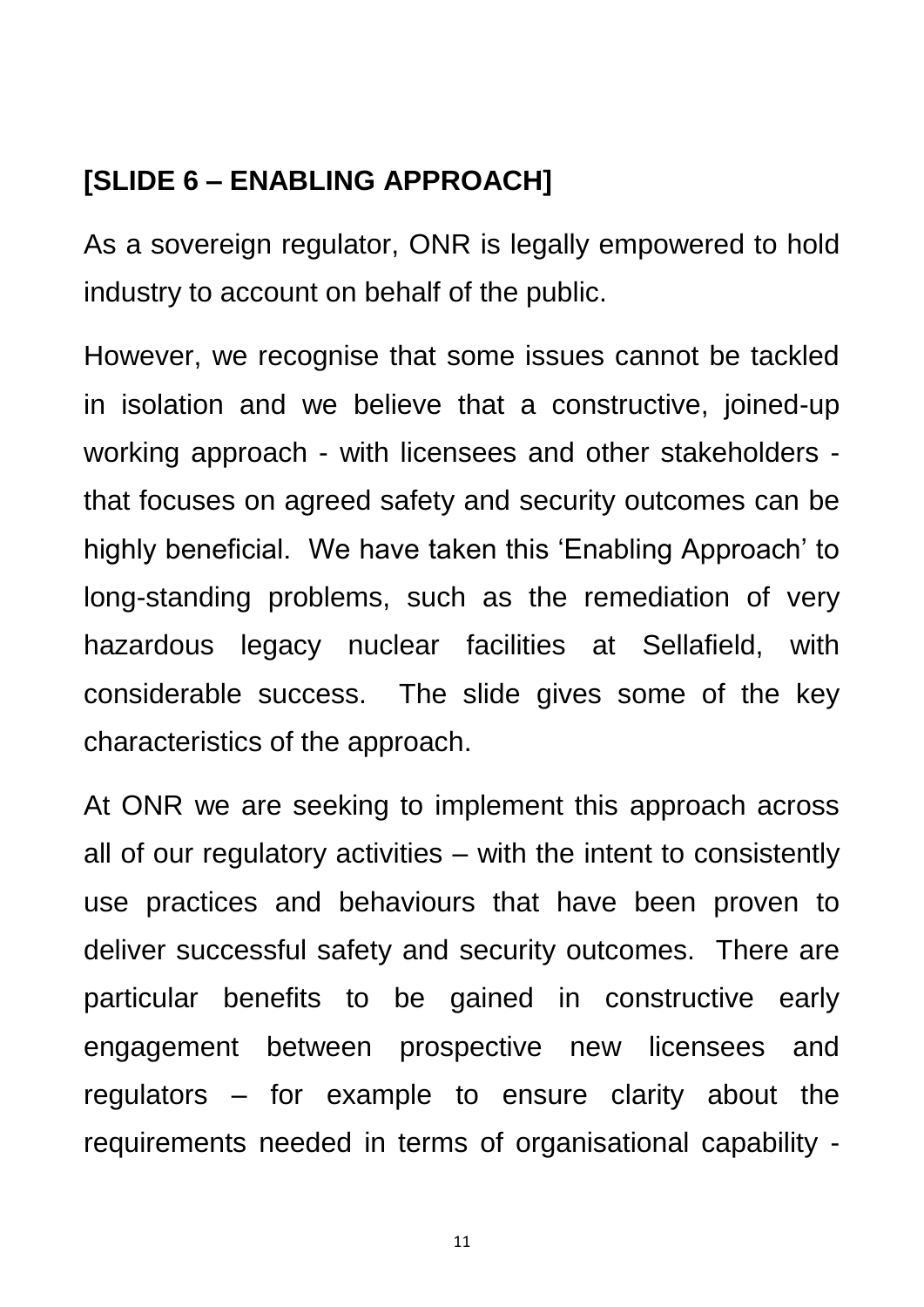and then as regulators to continue effective working with prospective licensees on their journey to ensure necessary requirements are met.

Both industry and government have a vital part to play in creating and sustaining the conditions where an enabling approach can be successful and we plan publication of a guide on 'Enabling Regulation in Practice' later this year. Possibly a productive area for further international sharing.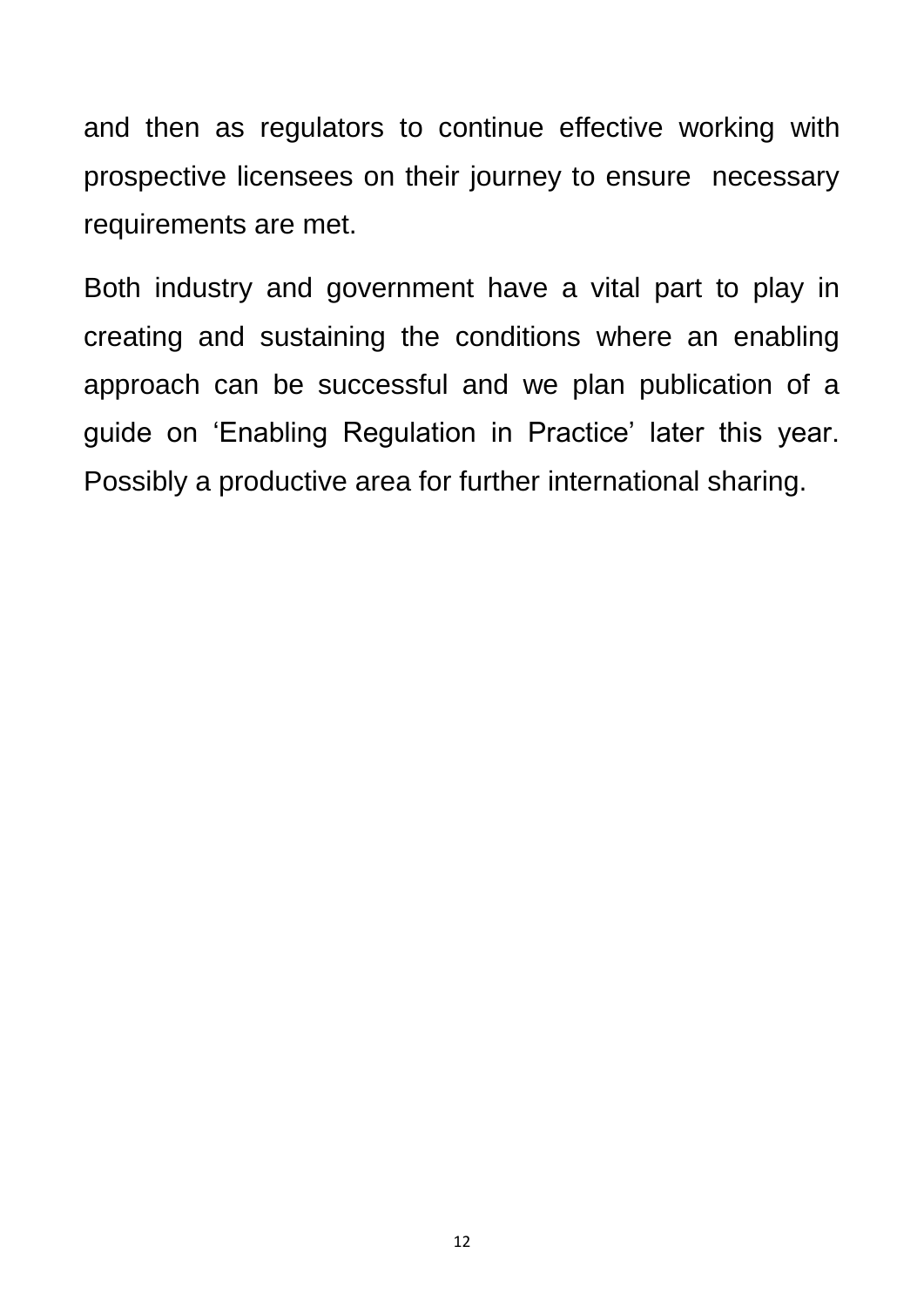## **[SLIDE 7 – OUR CHALLENGE]**

In considering the challenge of furthering our working together, it may be useful to consider the following questions:

- Can we make greater use of design assessments carried out by other national regulatory organisations?
- Can we take effective credit for the work of other recognised national regulators and avoid repeat work?
- Is there a need to build trust between different national regulatory organisations?
- Can we leverage our limited technical and financial resources in a more efficient and effective manner?

These are all excellent questions, but for me there is first a need for us to understand and accept the top level challenge of a global industry regulated by a plethora of national regulators.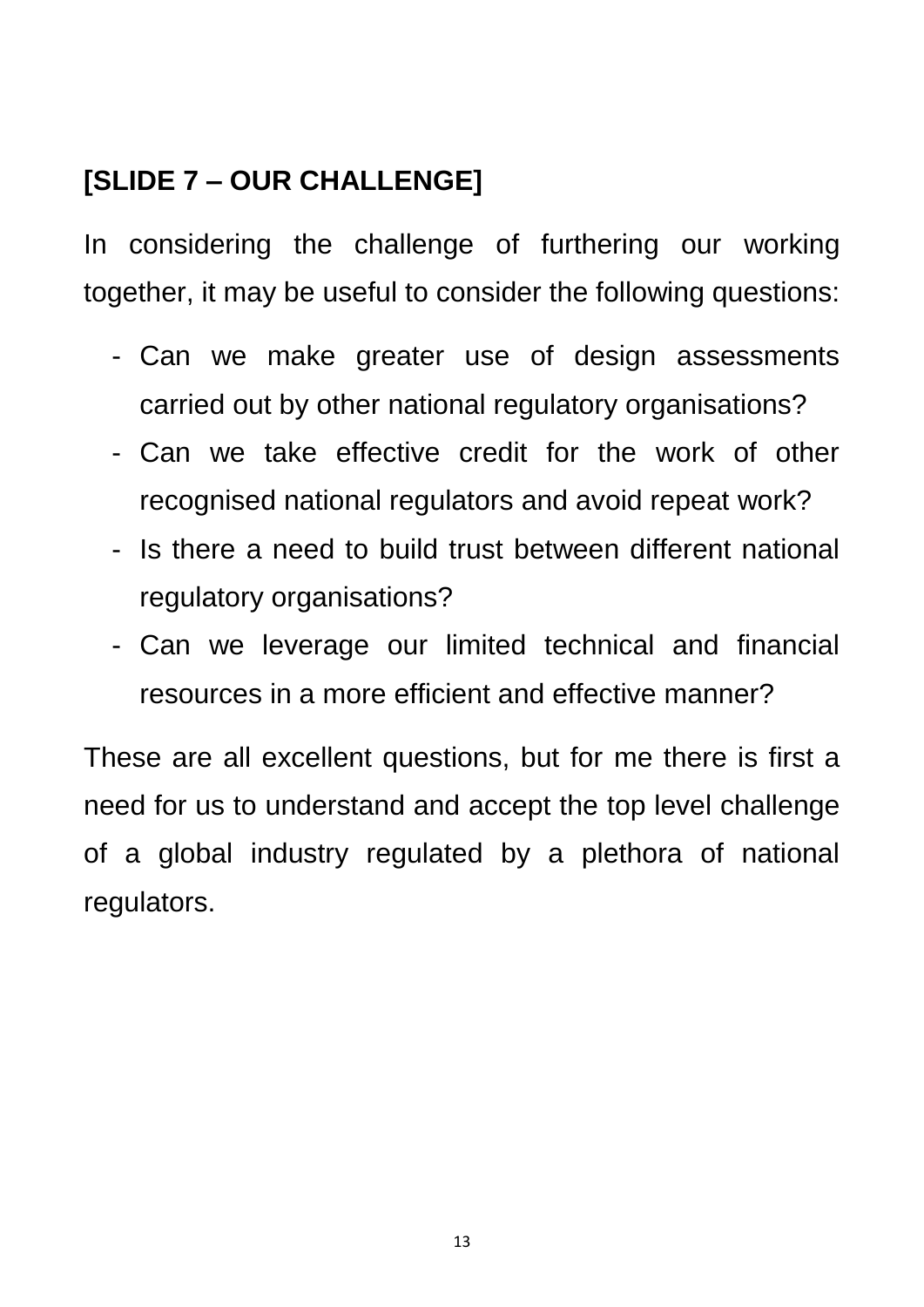## **[SLIDE 8 – OPPORTUNITIES]**

The need for national decision making is understood. However, it is evident that there are considerable benefits to us continuing to enhance effective regulation together, and through enabling we have shown that constructive, early engagement with our licensees can bring significant success in terms of achieving positive outcomes.

I therefore believe that there must be further opportunities for member states and global regulators to:

- Harmonise licensing processes
- Join-up our design or regulatory assessment pushing the boundaries of international assessment
- And take assurance from each other adopting formal protocols as necessary

And if we don't do this, then who will?